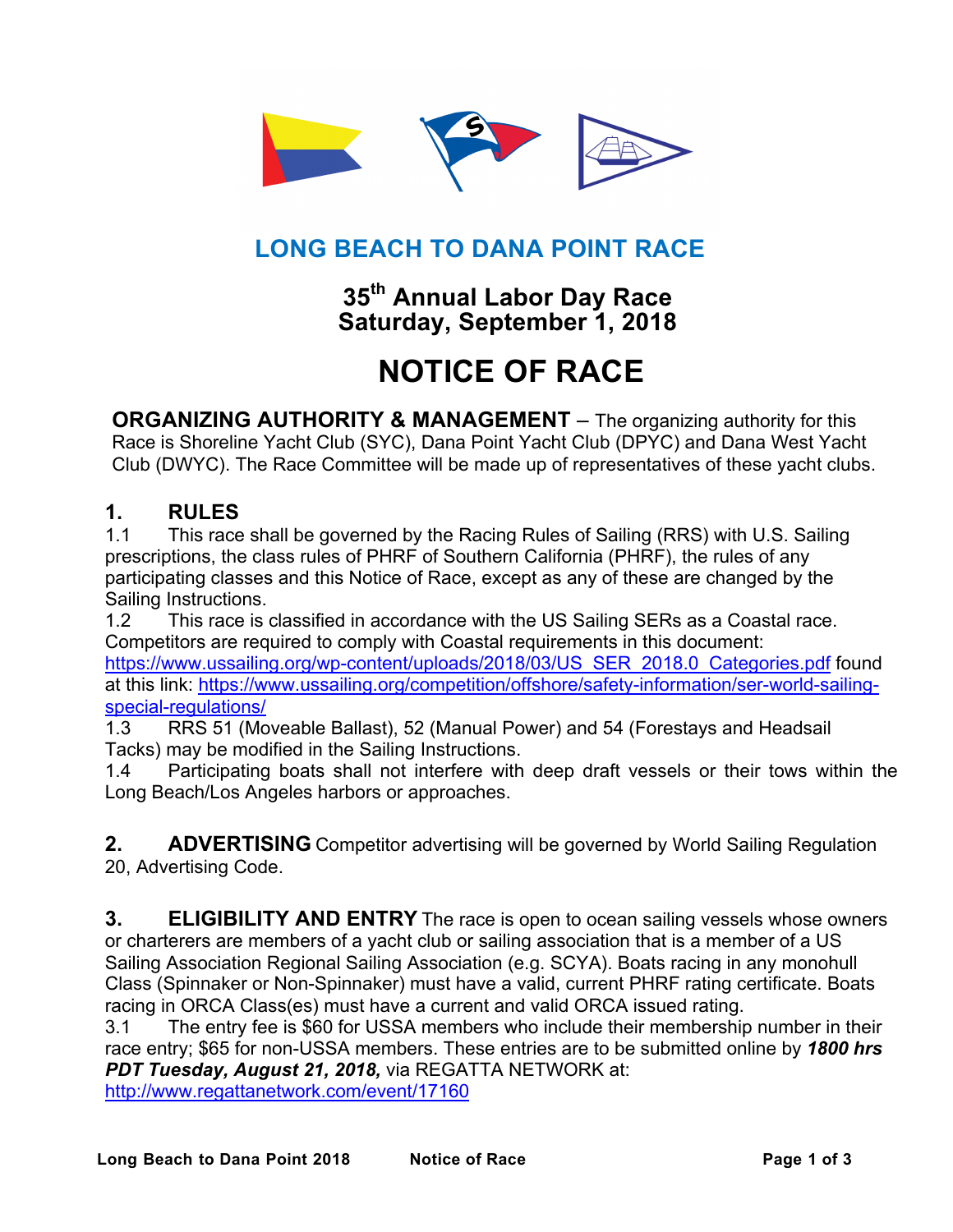3.2 A late fee of \$15 is required for all entries which are received after the above date and time. No entries will be accepted after *1800 hrs PDT Thursday, August 30, 2018.* 3.3 Entry fees must be received by Shoreline Yacht Club no later than *1800 hrs PDT Friday, August 31, 2018.*

**4. CLASSES** Anticipated Classes include: PHRF Spinnaker, ORCA, and PHRF Non-Spinnaker.

4.1 Each Class may be divided into smaller Starting Classes and/or Scoring Classes

- There will be a Double Handed Crew scoring class within PHRF Spinnaker Class
- There will be an All-Woman Crew scoring class within PHRF Spinnaker Class

4.2 The Race Committee may establish One-design classes - with a minimum of five boats. Interested fleets (such as Schock 35, J-105, Cal 30, J-120, etc) should contact the OA or PRO as soon as possible.

# **5. HANDICAPS**

5.1 Where available, the random leg (RLC) ratings of PHRF of Southern California will be used for the PHRF Spinnaker Class(es).

5.2 Where available, the off wind (OWC) ratings of PHRF of Southern California with the Non-Spinnaker offset added will be used for the PHRF Non-Spinnaker Class(es).

5.3 The ORCA Class will be scored on the "Time on Time System" per Class Rule 9.1.

#### **6. SCHEDULE**

6.1 Start: The first warning signal is scheduled for 1055 hours on Saturday, September 1. 6.2 Finish: A committee boat will be on station until 2000 hours on Saturday at Dana

Point after which the skipper will take their own time.

# **7. COURSES**

7.1 For the PHRF Spinnaker Class(es) and the ORCA Class(es): Start between two orange-white flags located between Oil Islands White and Grissom in Long Beach Harbor. Leave to starboard an orange inflatable (tetrahedron) rounding mark lying approx. 1/4 nm to weather of the starting line. Sail out the Los Angeles entrance to San Pedro Bay (FLG 15 seconds at starboard end); leave to port as rounding marks oil platforms Ellen and Elly; leave to port as a rounding mark Dana Point whistle buoy R2SJR (FLR 2.5 sec); finish between the green lighted buoy G-1 (FLG 2 sec. N 33º27'10"; W 117º41'90" adjacent to the middle of the West jetty at Dana Point and an anchored Race Committee Boat bearing approx. 180<sup>°</sup> Magnetic from the buoy.

7.2 For the PHRF Non-Spinnaker Class(es): Start and finish lines are as described above. Leave to starboard the orange inflatable (tetrahedron) rounding mark; sail out the Long Beach entrance to San Pedro Bay (FL 5 sec at starboard end); leave to port as a rounding mark the Dana Point whistle buoy R2SJR (FLR 2.5 sec).

7.3 Chart 18749 covers both Long Beach and Los Angeles harbors of San Pedro Bay. Chart 18746 covers the entire race and includes an inset chart of Dana Point **Harbor**